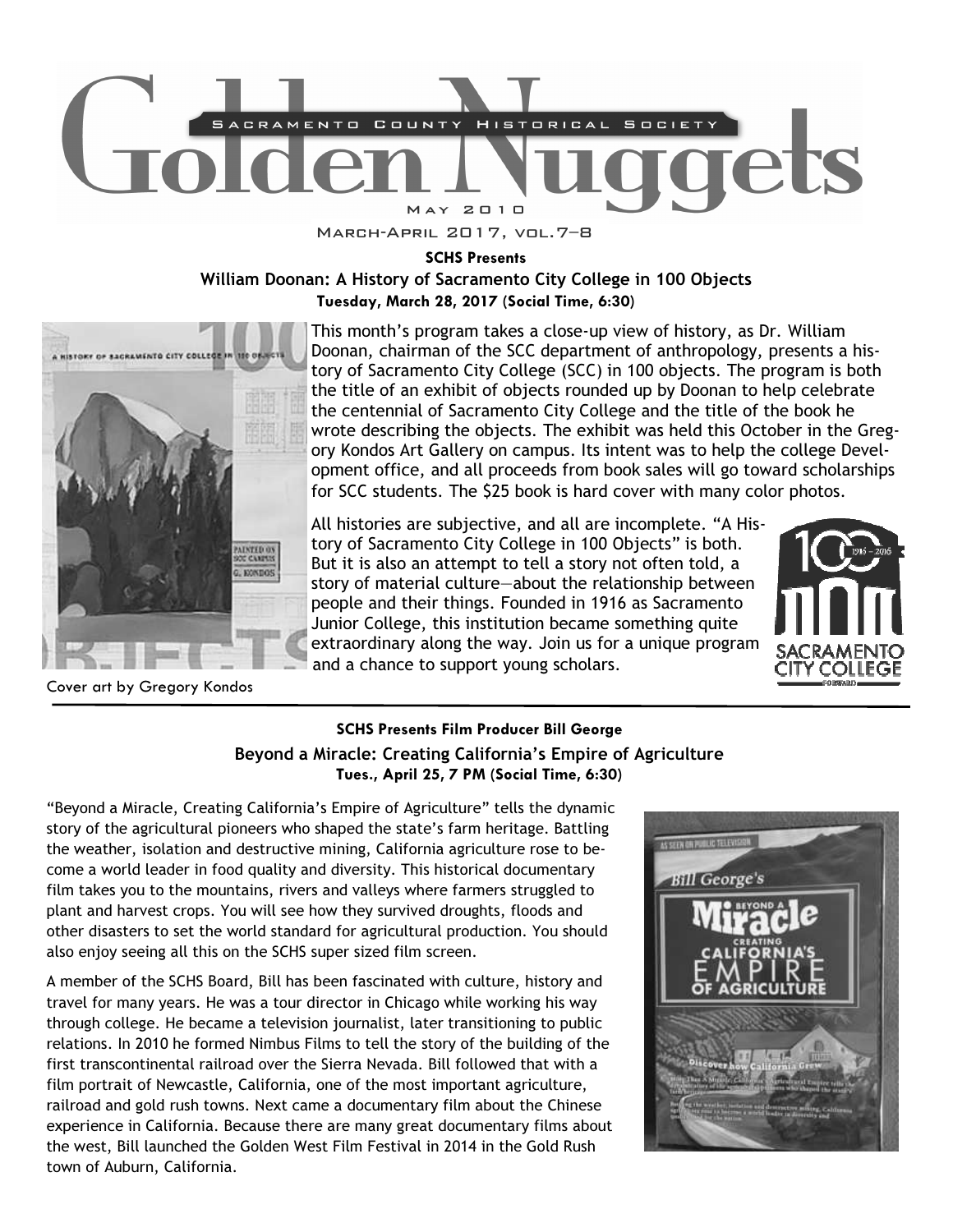### The Last Days of the Buffalo Brewery Through the Eyes of a Child

Recollections of Dan Winkelman



When I was about 5 years old, in or around 1951, my father took me out to his truck for a ride. We went from our home near Town & Country Village to downtown Sacramento and stopped across the street from a huge brick building that looked like a castle. My father put binoculars around my neck and said to look up to the top of the building. I saw a big buffalo wind vane and dad said that we were at the Buffalo Brewery. The brewery was

about to be torn down and folks who had worked there came back for an open house as one last look at the beloved building.

We crossed the street and entered a door of the brewery that was a small bar room. I can't say if the bar was historic or just created for the day. My dad lifted me to a bar stool and the bartender served me a glass with a tiny bit of beer. I refused, frightened by the idea of alcohol, an adult beverage, so I can't say that my first beer was at the Buffalo Brewery.

Next we went around to the loading dock area and entered. Men had restored the metal box conveyor system that moved into the huge freezer. A box would move forward to a pipe that came on and filled the box with water. After the boxes returned from the freezer, the water had become a block of ice. Dad said that he came to the brewery when he was a boy to buy a block for the ice box at home.

We went through a door that had a zig-zag stair case up a number of floors. When I finally made it to the mezzanine, the men gave me a cheer. I went to a railing and looked down at giant shiny kettles. I asked, "Are they gold?" The men said, "No, copper." Workmen were taking the kettles apart and I yelled, "Stop, they are beautiful." They stopped for a while, but the work had to be done.

Through another door and up more stairs we came to an office that was very near the top of the building. I looked out the window at a wonderful panorama of Sacramento and asked, "Is this where the king lives?" Through a child's eyes, the Buffalo

Before we left, the crew gave us a block of ice encased in saw dust that managed to last for several days on our back porch. A man came by one day and gave us a six pack of Buffalo beer that he had saved for decades. Out in our garage, dad opened a bottle and put a little beer in a cup for me so that my first beer would be a Buffalo beer. I remember it as being sweet. All of this occurred about 65 years ago. I'm amazed that I can still remember my tour of the Buffalo Brewery, and my first beer too!

#### Editor's Space-Filling Quiz

Senior moments notwithstanding, here is a little quiz testing your recall of some important people, events, and words from our history. Answers follow, but no peeking! You'll probably know most of them.

1. Mining technique that aimed powerful streams of water at sites thought to contain gold.

2. English meaning of the Indian word Maidu.

3. First woman elected to Sacramento City Council.

4. Location of farm where John Sutter hoped to retire.

5. When did the first Chinese language school in Sacramento open?

6. What historic Sacramento jazz club was the "Top Spot of the Hot Spots"?

7. Number of families that have lived in the California Governor's Mansion on 16th & H St.

8. Name the first Sacramento pro baseball team to win a league championship.

9. The "mother of civil rights in California."

10. A little girl whose tragic death led to improved environmental safety in Sacramento neighborhoods.

11. What is Executive Order 9066?

12. Full (original) name of Stanford University

#### University

Brewery had all the features of a king's castle. 1. Hydraulic mining you it adople 2. How it couling 2. Belle Cooling 2. How it is a series of a king's castle. was in Yuba City 5.The first Chinese language school opened July 17, 1908 6. The Zanzibar 7. The Gallatins, the Steffens, and 15 governors, including our current one, a total of 17 8. Sacramento Solons in 1942 9. Mary Ellen Pleasant 10. Daisy Dias, who died following burns suffered stepping into an open field of partly incinerated rubbish 11. The Japanese relocation Act 12. Leland Stanford Jr.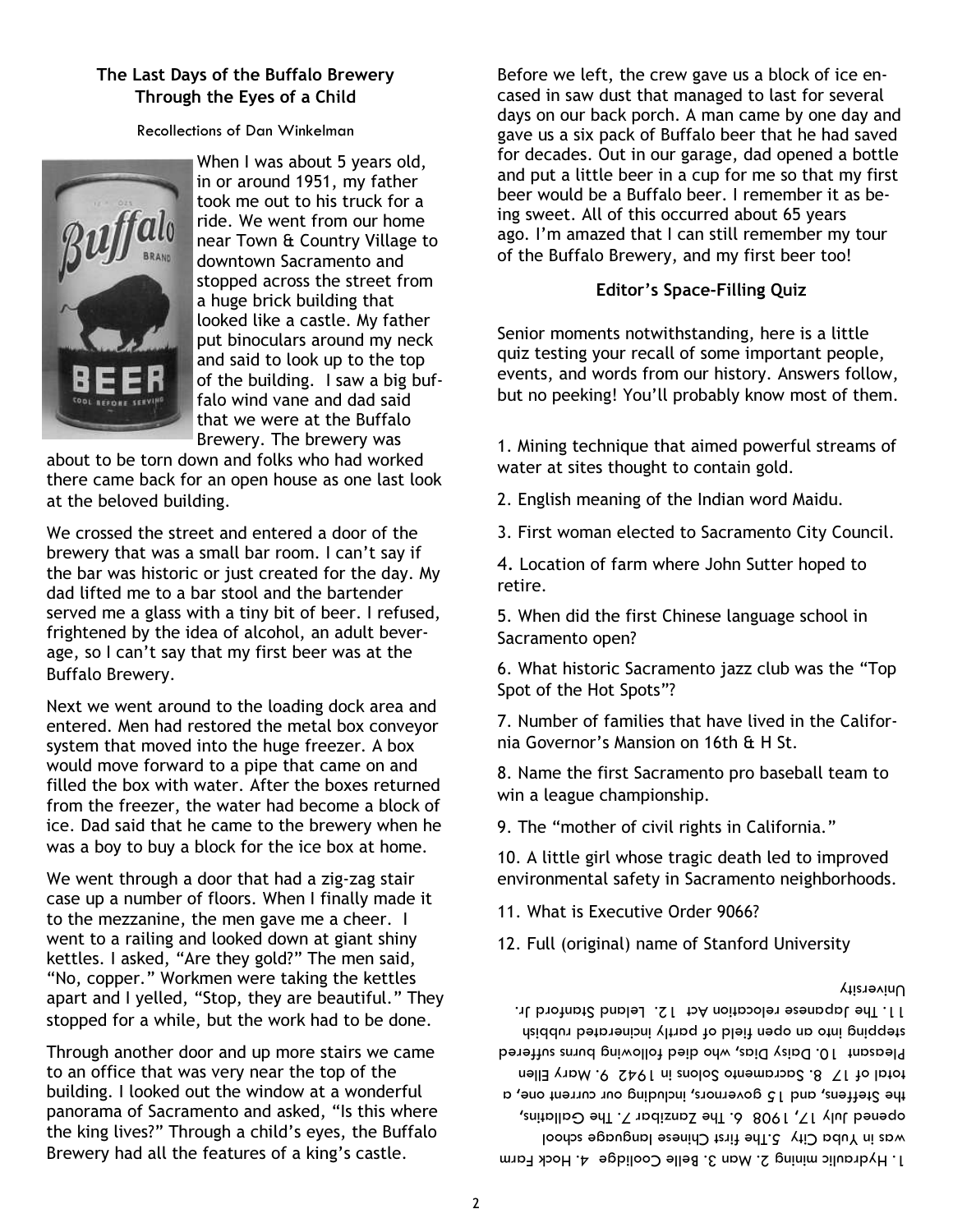

Buffalo Brewery Print, Keith and Maryellen Burns collection

#### Basement Brewing in Early Sacramento: (An Homage to Beer Week) By Dan Winkelman

In the 19<sup>th</sup> century, chlorination of public water systems had yet to be discovered as an effective way to purify water. Sacramento's early water supply was barely drinkable. Fermented beer was a safe—and tasty—way to stay hydrated. Using basements to achieve a 75-degree brewing temperature, local brewers produced ale. Since lager beer has a full percent lower alcohol content than ale, people could drink more lager with less risk of inebriation. Consequently, the demand for lager beer far exceeded that for ale.

Unfortunately for Sacramento brewers, lager required a fermentation temperature of 55 degrees, which local basements couldn't reach consistently. With its cooler summer temperatures, San Francisco controlled the ale

market. After the Folsom Powerhouse came online in 1895, the huge Buffalo Brewery began using low-cost hydroelectricity to power compressors to chill lager during fermentation. By the early 1900s, the Buffalo Brewing Company became the largest brewery on the west coast.

#### SCHS Publishes Power and Light Book

The above image (but not the text, which didn't quite fit) comes from the latest book published by the Sacramento County Historical Society. Former SCHS treasurer Dan Winkelman is the volunteer historian at the Folsom Powerhouse State Historic Park. He recently completed an essay on the significance of technological advancements at the 1895 Powerhouse to the development of modern power grid systems. Winkelman's work is an addition to two earlier works published by SCHS some decades ago on the history of gas and electric power in Sacramento. Collectively, the three works, titled Sacramento Pioneers of Power and Light, provide a nice introduction to the history of the local development of early gas and electric power. The book is available free to any member who can pick it up at one of our SCHS meetings. You may have a friend or member sign and pick it up for you. Library members will be given copies. Other member distribution methods may occur in the future when more books are available.



Robert D Livingston, Rowena Wise Day, and Daniel E. Winkelman, Sacramento Pioneers of Power and Light, SCHS Golden Notes, volume 54, December 2016, 104 pages.

## Folsom History Museum Quilt Show Spotlights Tobacco Premium Quilts

So what ARE tobacco premiums, you may wonder. And what do they have to do with quilts? Intrigued by the promo for the Folsom Historical Museum's March 25 opening of its annual quilt show, promising "delicate creations of silk and flannel," your editor felt compelled to do a little digging. So here is the short version, with appreciation to the author of a Fabrics.net blog article on textile tobacco inserts used in American quilts.

It begins (of course) with marketing. The practice of inserting advertising or "premiums" in tobacco products began around 1870, when tin tags, cards, ribbons and the like were often placed in envelopes and inserted or attached to the outside of products such as tins of tobacco. Inserts included the tobacco company name. By about 1906, small pieces of textiles began to be used as inserts, a practice that continued for about 10 years, ending around the start of WW1.

Tobacco or cigarette "silks" (often some silk-like mix of cotton and silk, or sateen or just cotton) and flannels (actual flannel) were among the most popular inserts. Often beautifully polychrome printed, the silks came in a variety of popular subjects and themes, including American Indian chiefs, popular actors and actresses, European monarchs, and flags of various countries. The flannels had similar themes and were the most popular textile for quilts, likely because the flannel inserts were larger than the silks. Even so, both textile inserts were small, so quilts made from them are quite often crib or doll furniture size. These quilts are part of a special exhibit, enhancing the larger Home Is Where the Heart Is theme of the show. More show details are on page 4.